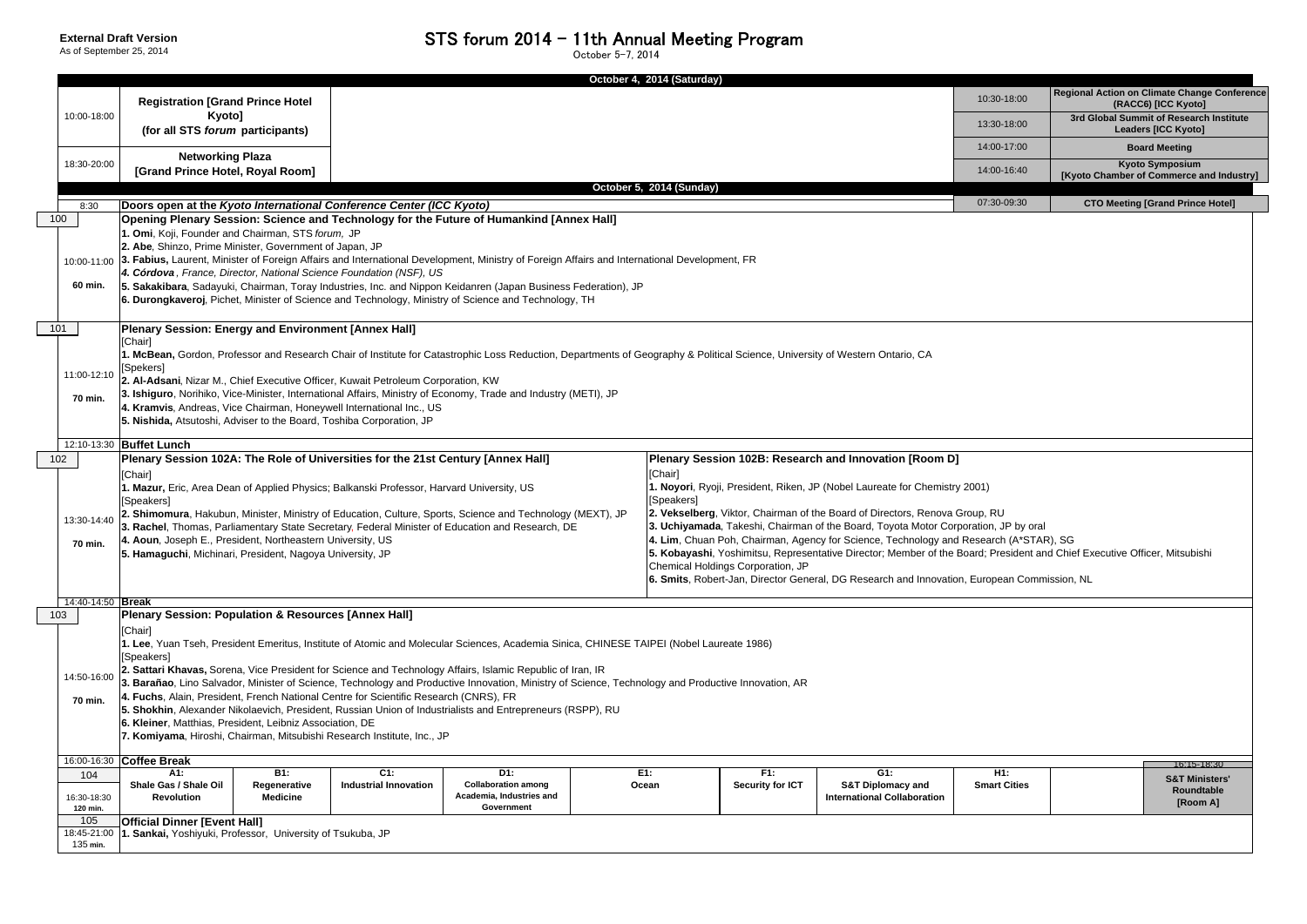| 10:00-12:20<br>H2:<br><b>Efficient Use of</b><br><b>Funding Agency</b><br><b>Presidents' Meeting</b><br>[Room 104]<br>12:20-14:20<br><b>University</b><br><b>Presidents' Lunch</b><br><b>Meeting</b><br>[Room D]<br>H3:<br>14:30-16:30<br>14:30-16:30<br>cial Innovation for<br><b>Academy of</b><br>Academy of<br><b>Sustainability</b><br><b>Science Presidents'</b><br><b>Engineering</b><br><b>Presidents' Meeting</b><br><b>Meeting</b><br>[Room 104]<br>[Room 103]<br>20:00-22:00<br><b>Council Meeting</b> |                                                                                                    |  |  |  |  |  |  |  |  |
|-------------------------------------------------------------------------------------------------------------------------------------------------------------------------------------------------------------------------------------------------------------------------------------------------------------------------------------------------------------------------------------------------------------------------------------------------------------------------------------------------------------------|----------------------------------------------------------------------------------------------------|--|--|--|--|--|--|--|--|
|                                                                                                                                                                                                                                                                                                                                                                                                                                                                                                                   |                                                                                                    |  |  |  |  |  |  |  |  |
|                                                                                                                                                                                                                                                                                                                                                                                                                                                                                                                   | <b>Slobal Resources</b>                                                                            |  |  |  |  |  |  |  |  |
|                                                                                                                                                                                                                                                                                                                                                                                                                                                                                                                   |                                                                                                    |  |  |  |  |  |  |  |  |
|                                                                                                                                                                                                                                                                                                                                                                                                                                                                                                                   |                                                                                                    |  |  |  |  |  |  |  |  |
|                                                                                                                                                                                                                                                                                                                                                                                                                                                                                                                   |                                                                                                    |  |  |  |  |  |  |  |  |
|                                                                                                                                                                                                                                                                                                                                                                                                                                                                                                                   |                                                                                                    |  |  |  |  |  |  |  |  |
|                                                                                                                                                                                                                                                                                                                                                                                                                                                                                                                   | fi SA, US<br>, Lockheed Martin Corporation, US<br>oration, JP<br>Engineering Ltd., SG<br>ation, JP |  |  |  |  |  |  |  |  |
|                                                                                                                                                                                                                                                                                                                                                                                                                                                                                                                   |                                                                                                    |  |  |  |  |  |  |  |  |

|     |                                |                                                                                                                                                                                                                                                                                                                                                                                                                                                                                                                                                                                                                                                                                                                                                                                                                                                                                                                                                                                                                                                                                                                                                            |                                                    |                                                        |                                                                                                                                        |  | October 6, 2014 (Monday)                              |                               |                                                                                              |                                                           |                                                                                         |                                                                                 |
|-----|--------------------------------|------------------------------------------------------------------------------------------------------------------------------------------------------------------------------------------------------------------------------------------------------------------------------------------------------------------------------------------------------------------------------------------------------------------------------------------------------------------------------------------------------------------------------------------------------------------------------------------------------------------------------------------------------------------------------------------------------------------------------------------------------------------------------------------------------------------------------------------------------------------------------------------------------------------------------------------------------------------------------------------------------------------------------------------------------------------------------------------------------------------------------------------------------------|----------------------------------------------------|--------------------------------------------------------|----------------------------------------------------------------------------------------------------------------------------------------|--|-------------------------------------------------------|-------------------------------|----------------------------------------------------------------------------------------------|-----------------------------------------------------------|-----------------------------------------------------------------------------------------|---------------------------------------------------------------------------------|
|     |                                |                                                                                                                                                                                                                                                                                                                                                                                                                                                                                                                                                                                                                                                                                                                                                                                                                                                                                                                                                                                                                                                                                                                                                            |                                                    |                                                        |                                                                                                                                        |  |                                                       |                               |                                                                                              | 07:30-08:15                                               | <b>General Meeting</b>                                                                  |                                                                                 |
| 200 |                                |                                                                                                                                                                                                                                                                                                                                                                                                                                                                                                                                                                                                                                                                                                                                                                                                                                                                                                                                                                                                                                                                                                                                                            |                                                    |                                                        |                                                                                                                                        |  |                                                       |                               |                                                                                              |                                                           |                                                                                         |                                                                                 |
|     | 08:30-09:50<br>80 min.         | Plenary Session: Dialogue among Political Leaders, Scientists and Industrialists (Society Changed by ICT - Security and Privacy -) [Annex Hall]<br>[Chair]<br>. Serageldin, Ismail, Director, Library of Alexandria, EG<br>[Speakers]<br>2. Hirai, Takuya, Chairman, Special Mission Committee on IT Strategy, Liberal Democratic Party, Member of the<br>House of Representatives, National Diet of Japan, JP<br>3. Khosla, Pradeep K., Chancellor, University of California, San Diego, IN<br>4. Piou, Olivier, Chief Executive Officer, Gemalto, FR<br>5. Ito, Joichi, Director of MIT Media Lab, Massachusetts Institute of Technology (MIT), JP<br>6. Screven, Edward, Chief Corporate Architect, Oracle, US                                                                                                                                                                                                                                                                                                                                                                                                                                          |                                                    |                                                        |                                                                                                                                        |  |                                                       |                               |                                                                                              |                                                           |                                                                                         |                                                                                 |
|     |                                | 09:50-10:20 Coffee Break                                                                                                                                                                                                                                                                                                                                                                                                                                                                                                                                                                                                                                                                                                                                                                                                                                                                                                                                                                                                                                                                                                                                   |                                                    |                                                        |                                                                                                                                        |  |                                                       |                               |                                                                                              |                                                           |                                                                                         |                                                                                 |
|     | 201<br>10:20-12:20             | A2:<br><b>Challenges and</b><br><b>Solutions for New and</b><br><b>Renewable Energies</b>                                                                                                                                                                                                                                                                                                                                                                                                                                                                                                                                                                                                                                                                                                                                                                                                                                                                                                                                                                                                                                                                  | B2:<br><b>Nutrition</b>                            | $C2$ :<br><b>New Materials and</b><br>Nanotechnology   | D <sub>2</sub> :<br><b>Science and Engineering</b><br><b>Education for the 21st</b><br><b>Century</b>                                  |  | E2:<br>Water                                          | F2:<br><b>Privacy for ICT</b> | G2:<br><b>Competition and Cooperation</b><br>among Global Industries                         | H2:<br><b>Efficient Use of</b><br><b>Global Resources</b> |                                                                                         | 10:00-12:20<br><b>Funding Ager</b><br><b>Presidents' Mee</b>                    |
|     | 120 min.                       |                                                                                                                                                                                                                                                                                                                                                                                                                                                                                                                                                                                                                                                                                                                                                                                                                                                                                                                                                                                                                                                                                                                                                            |                                                    |                                                        |                                                                                                                                        |  |                                                       |                               |                                                                                              |                                                           |                                                                                         | [Room 104]                                                                      |
|     | 12:20-13:00 <b>Lunch</b>       |                                                                                                                                                                                                                                                                                                                                                                                                                                                                                                                                                                                                                                                                                                                                                                                                                                                                                                                                                                                                                                                                                                                                                            |                                                    |                                                        |                                                                                                                                        |  |                                                       |                               |                                                                                              |                                                           |                                                                                         | 12:20-14:20                                                                     |
|     | 13:00-14:10<br>70 min.         | [Chair]<br>. McKinnell, Henry A., Chairman, Moody's Corp., US<br>[Speakers]<br>2. Omi, Shigeru, Regional director Emeritus, Regional Office for Western Pacific, World Health Organization (WHO), JP<br>3. Yamanaka, Shinya, Director, Center for iPS Cell Research and Application (CiRA); Kyoto University, JP (Nobel Laureate 2012)<br>4. Lindpaintner, Klaus, Chief Scientific Officer, Thermo Fisher Scientific, AT<br>5. Hasegawa, Yasuchika, Chairman of the Board and CEO, Takeda Pharmaceutical Company Limited, JP                                                                                                                                                                                                                                                                                                                                                                                                                                                                                                                                                                                                                               |                                                    |                                                        |                                                                                                                                        |  |                                                       |                               | <b>University</b><br>Presidents' Lu<br><b>Meeting</b><br>[Room D]                            |                                                           |                                                                                         |                                                                                 |
|     | 14:10-14:20 Break              |                                                                                                                                                                                                                                                                                                                                                                                                                                                                                                                                                                                                                                                                                                                                                                                                                                                                                                                                                                                                                                                                                                                                                            |                                                    |                                                        |                                                                                                                                        |  |                                                       |                               |                                                                                              |                                                           |                                                                                         |                                                                                 |
|     | 203<br>14:20-16:20<br>120 min. | A3:<br><b>Nuclear Technology</b><br><b>Prospects</b>                                                                                                                                                                                                                                                                                                                                                                                                                                                                                                                                                                                                                                                                                                                                                                                                                                                                                                                                                                                                                                                                                                       | <b>B3:</b><br><b>Preemptive</b><br><b>Medicine</b> | C3:<br><b>New Manufacturing</b><br><b>Technologies</b> | D3:<br><b>Capacity Building in</b><br><b>Developing Countries</b>                                                                      |  | E3:<br><b>Adaptation to Climate Change</b><br>(RACC6) | F3:<br><b>Big Data</b>        | G3:<br>Responsible Public Dialog in Social Innovation for<br><b>Science &amp; Technology</b> | H3:<br><b>Sustainability</b>                              | 14:30-16:30<br>Academy of<br><b>Science Presidents'</b><br><b>Meeting</b><br>[Room 104] | 14:30-16:30<br>Academy o<br>Engineering<br><b>Presidents' Mee</b><br>[Room 103] |
|     |                                | 16:20-16:50 Coffee Break                                                                                                                                                                                                                                                                                                                                                                                                                                                                                                                                                                                                                                                                                                                                                                                                                                                                                                                                                                                                                                                                                                                                   |                                                    |                                                        |                                                                                                                                        |  |                                                       |                               |                                                                                              |                                                           |                                                                                         |                                                                                 |
| 204 | 16:50-18:00<br>70 min.         | Plenary Session 204A: Science and Technology for Developing Countries [Annex Hall]<br><b>Plenary Session 204B: The Future Role of CTOs [Room A]</b><br>[Chair]<br>[Chair]<br>. Zerhouni, Elias, U.S. Science Envoy, President, Global R&D, Sanofi SA, US<br>. Abdul Hamid, Zakri, Science Advisor to the Prime Minister of Malaysia, Malaysian Government, MY<br>[Speakers]<br>[Speakers]<br>2. Johnson, Ray, Senior Vice President and Chief Technology Officer, Lockheed Martin Corporation, US<br>2. Abdulrazak, Shaukat Ali, Vice-Chancellor, Umma University, KE<br>3. Nishida, Naoto, Corporate Executive Vice President, Toshiba Corporation, JP<br>3. Kumar, Ashwani, Member of Parliament, Rajya Sabha, IN<br>. Fong, Saik Hay, Chief Technology Officer, Singapore Technologies Engineering Ltd., SG<br>4. Alswailem, Abdulaziz M., Vice President for Scientific Research Support, King Abdulaziz City for Science and<br>5. Tsutsumi, Kazuhiko, Corporate Advisor, Mitsubishi Electric Corporation, JP<br>Technology (KACST), SA<br>5. Chubachi, Ryoji, President, National Institute of Advanced Industrial Science and Technology (AIST), JP |                                                    |                                                        |                                                                                                                                        |  |                                                       |                               |                                                                                              |                                                           |                                                                                         |                                                                                 |
|     |                                | 18:00-18:30 Move to Cultural Heritage                                                                                                                                                                                                                                                                                                                                                                                                                                                                                                                                                                                                                                                                                                                                                                                                                                                                                                                                                                                                                                                                                                                      |                                                    |                                                        |                                                                                                                                        |  |                                                       |                               |                                                                                              |                                                           |                                                                                         |                                                                                 |
|     | 205<br>18:30-20:30             | Special Buffet Dinner at a Kenninji Temple (shuttle bus provided from ICC Kyoto to site)                                                                                                                                                                                                                                                                                                                                                                                                                                                                                                                                                                                                                                                                                                                                                                                                                                                                                                                                                                                                                                                                   |                                                    |                                                        | <b>Tanaka</b> , Koichi, Senior Fellow & General Manager, Koichi Tanaka Mass Spectrometry Research Laboratory, JP (Nobel Laureate 2002) |  |                                                       |                               |                                                                                              | $20:00 - 22:00$                                           |                                                                                         | <b>Council Meeting</b>                                                          |

## **General Meeting**